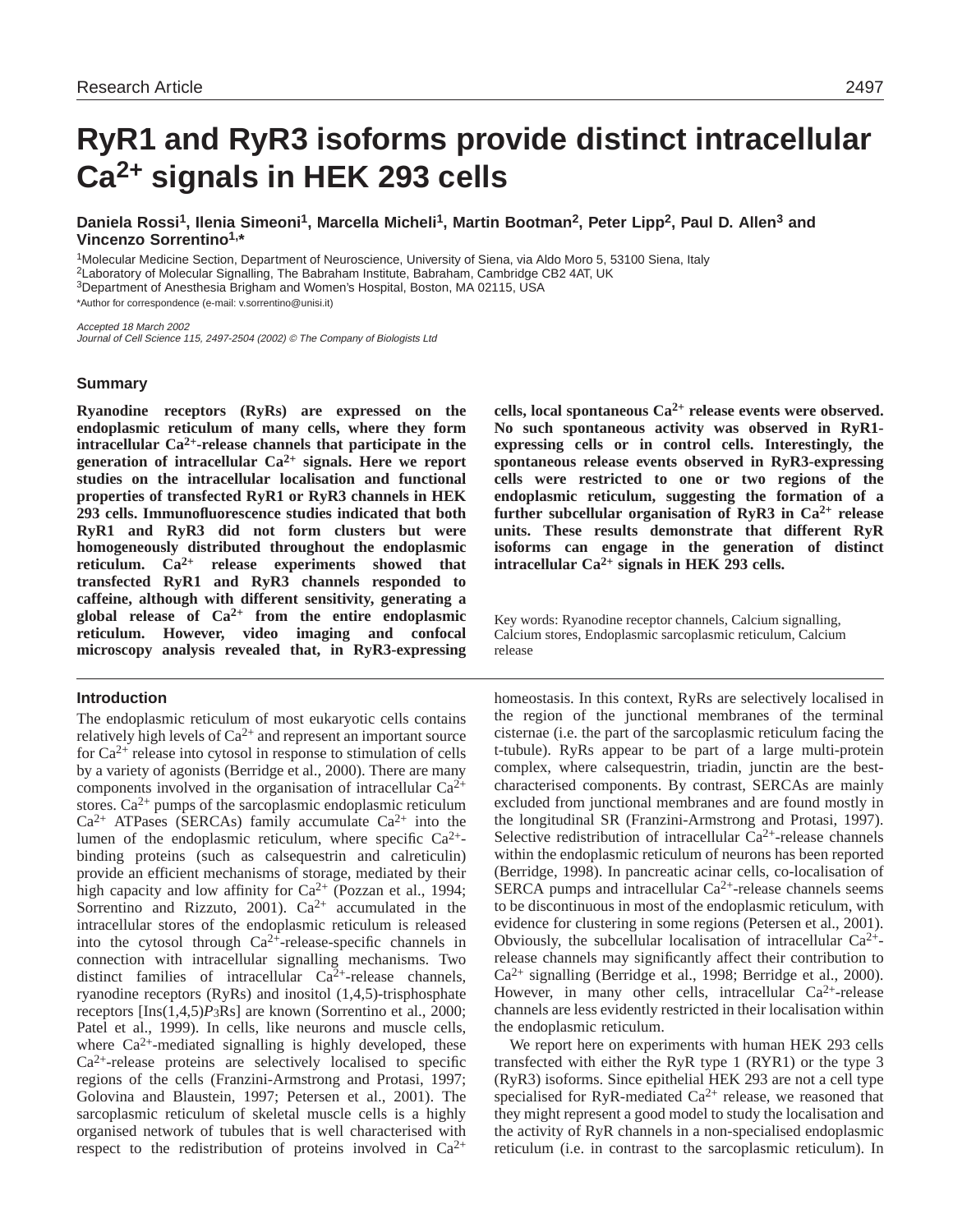#### 2498 Journal of Cell Science 115 (12)

addition, HEK 293 cells should provide a simpler environment to compare functional properties and dynamics of  $Ca^{2+}$  release of different isoforms of RyRs expressed under the same cellular context, independently of the variable number of accessory proteins.

We have found that heterologous RyR1 and RyR3 channels are homogeneously distributed in the endoplasmic reticulum of HEK 293 cells, at least at the level of resolution of confocal microscopy. Functionally, the transfected channels, when stimulated with caffeine, are able to release  $Ca^{2+}$  with a global response involving the entire endoplasmic reticulum. In contrast, expression of recombinant RyR3 channels, but not of RyR1 channels, results in the appearance of spontaneous and localised Ca<sup>2+</sup>-release activity in HEK 293 cells. At the same time, spontaneous  $Ca^{2+}$ -release activity in RyR3-expressing HEK 293 cells is restricted to one or two sites, indicating that preferential domains for generating localised  $Ca^{2+}$  release events are present in these cells.

#### **Materials and Methods**

#### Cloning of the mink RyR3 cDNA and construction of the RyR3 expression vector

Cloning of the mink RyR3 cDNA has been described previously (Marziali et al., 1996). To construct the RyR3 expression vector, the twelve clones isolated by Marziali et al. were joined by either PCR or ligation of DNA fragments previously digested with suitable restriction enzymes. The full length RyR3 cDNA was finally cloned into the *Eco*RV/*Not*I sites of the expression vector pcDNA3 (Invitrogen, Groningen, The Netherlands). A GCCGCC Kozac consensus sequence was inserted by PCR just upstream of the first ATG codon. The 15 kb RyR3 cDNA used for the construction of the expression vector does not contain the 15 and 18 bp insertions described by Marziali et al. In addition, the sequence corresponding to exon A, as defined by Marziali et al., is present. The RyR1 cDNA (Nakai et al., 1997) was subcloned into the *Eco*RV site of pcDNA3 to obtain pcDNA3-RyR1.

#### Cell culture and transfection

Human embryonic kidney (HEK 293) cells were maintained in α-MEM medium supplemented with 2 mM glutamine (Bio-Wittaker, Walkersville, MD), 100 µg/ml streptomycin, 100 U/ml penicillin (Bio-Wittaker), 1 mM sodium pyruvate (Bio-Wittaker), 10% heatinactivated fetal calf serum (FCS) (Bio-Wittaker) at 37°C under 5% CO2. DNA transfection of the RyR3 expression vector was carried out using the calcium phosphate method.  $8\times10^5$  cells were plated on a 100 mm tissue culture dish 24 hours before transfection. One hour before DNA addition, the medium was changed with fresh medium.  $10 \mu$ g of RyR3 expression vector were mixed in a solution containing HBS (5 g/l Hepes, 8 g/l NaCl, pH 7.1), 0.7 mM Na2HPO4, 0.7 mM NaH<sub>2</sub>PO<sub>4</sub>, 120 mM CaCl<sub>2</sub> and incubated for 30 minutes. Calcium phosphate precipitates were added to cells and incubated for 6 hours. Transfections of the pcDNA3-RyR1 clones were performed with the GenePORTER™ method (Gene Therapy Systems, San Diego, CA), following the manufacturer's instructions. For stable transfections, Geneticin sulphate G418 (Life Technology, Groningen, The Netherlands) was added 48 hours after transfection, at a final concentration of 800 µg/ml. Single colonies were transferred to a 96well multiplate, expanded and tested for RyR expression.

#### Immunofluorescence staining

Cells were fixed with 3% paraformaldehyde/2% sucrose in PBS (137 mM NaCl, 2.7 mM KCl, 4.3 mM Na2HPO<sub>4</sub>, 1.4 mM KH<sub>2</sub>PO<sub>4</sub>) for 5

minutes at room temperature, washed, and incubated for 15 minutes in 2% BSA or 5% goat serum in PBS. After washing, cells were permeabilised with Hepes Triton Buffer (20 mM Hepes pH 7.4, 300 mM sucrose, 50 mM NaCl, 3 mM MgCl<sub>2</sub>, 0.5% Triton X-100). For RyRs detection, cells were alternatively incubated overnight at 4°C with a rabbit polyclonal antibody specific for the RyR1 or the RyR3 isoform at a 1:1000 dilution (Giannini et al., 1995), or for 1 hour at room temperature with a mouse monoclonal antibody recognising RyR1 and RyR3 isoforms at a 1:1000 dilution (Alexis Biochemicals, San Diego, CA). Polyclonal antibodies against calreticulin were kindly provided by M. Michalak (University of Alberta, Canada) and were used at a 1:20 dilution for 1 hour at room temperature. Polyclonal antibodies against Ins(1,4,5)*P*3R1 were kindly provided by P. De Camilli (Boyer Centre for Molecular Medicine, Yale University School of Medicine, New Haven, CT) and was used at a 1:1000 dilution for 1 hour at room temperature. FITC- and TRITC-conjugated secondary antibodies were from Sigma. AlexaFluor®-conjugated secondary antibodies were from Molecular Probes (Eugene, OR). Cy3-conjugated secondary antibodies were from Jackson ImmunoResearch (West Grove, PA). All secondary antibodies were used accordingly to the manufacturer's instructions. The expression vector containing the Green Fluorescent Protein (GFP) cDNA fused to a Golgi targeting signal was a gift of R. Rizzuto (University of Ferrara, Italy). Images were collected with an epifluorescence Axioplan 2 imaging Microscope (Zeiss, Thornwood, NY) equipped with a MicroMAX digital CCD camera (Princeton Instruments, Trenton, NY), and digitised, stored and subsequently processed with a Meta Imaging Serie 4.5 software (Universal Imaging Corporation®, West Chester, PA).

#### Microsomal proteins preparation

Cells were harvested by a rubber scraper, pelleted in 50 ml tubes and homogenised in ice cold buffer A (320 mM sucrose, 5 mM Na-Hepes pH 7.4 and 0.1 mM PMSF) using a Teflon potter. Homogenates were centrifuged at 7000 *g* for 5 minutes at 4°C. The supernatant obtained was centrifuged at 100,000 **g** for 1 hour at 4<sup>o</sup>C. The microsomes were resuspended in buffer A and stored at –80°C. Protein concentration of the microsomal fractions was quantified using the Bradford protein assay kit (Bio-Rad Laboratories, Hercules, CA).

#### Western blot analysis

Microsomal proteins were separated by SDS-PAGE, as described (Conti et al., 1996). Proteins were then transferred to a nitrocellulose membrane (Schleicher & Schuell, Dassel, Germany) using a transfer buffer containing 192 mM glycine, 25 mM Tris, 0.01% SDS and 10% methanol for 5 hours at 350 mA at 4°C. Filters were blocked for 3 hours in a buffer containing 150 mM NaCl, 50 mM Tris-HCl pH 7.4, 0.2% Tween-20, 5% nonfat milk, and incubated overnight at room temperature with specific antibodies. Rabbit polyclonal antibodies able to distinguish the three RyRs were used as described (Giannini et al., 1995).

#### Intracellular  $Ca<sup>2+</sup>$  measurements

Untransfected and transfected HEK 293 cells were loaded with 5 µM Fura 2-AM (Calbiochem® La Jolla, CA) in Krebs-Ringer-Hepes medium (125 mM NaCl, 5 mM KCl, 1.2 mM KH2PO4, 1.2 mM MgSO4, 2 mM CaCl2, 6 mM glucose and 25 mM Hepes, adjusted to pH 7.4 with NaOH) for 30 minutes at room temperature in the dark. The Fura 2 fluorescence was recorded on an inverted stage microscope (Nikon) using a 40× objective. Fura 2 was excited alternatively at 340 and 380 nm using dual monochromators. Images were acquired with a digital CCD camera (Princeton Instruments) and Ca2+ signalling was analysed using computer software (Metafluor, Universal Imaging Corporation®, West Chester, PA).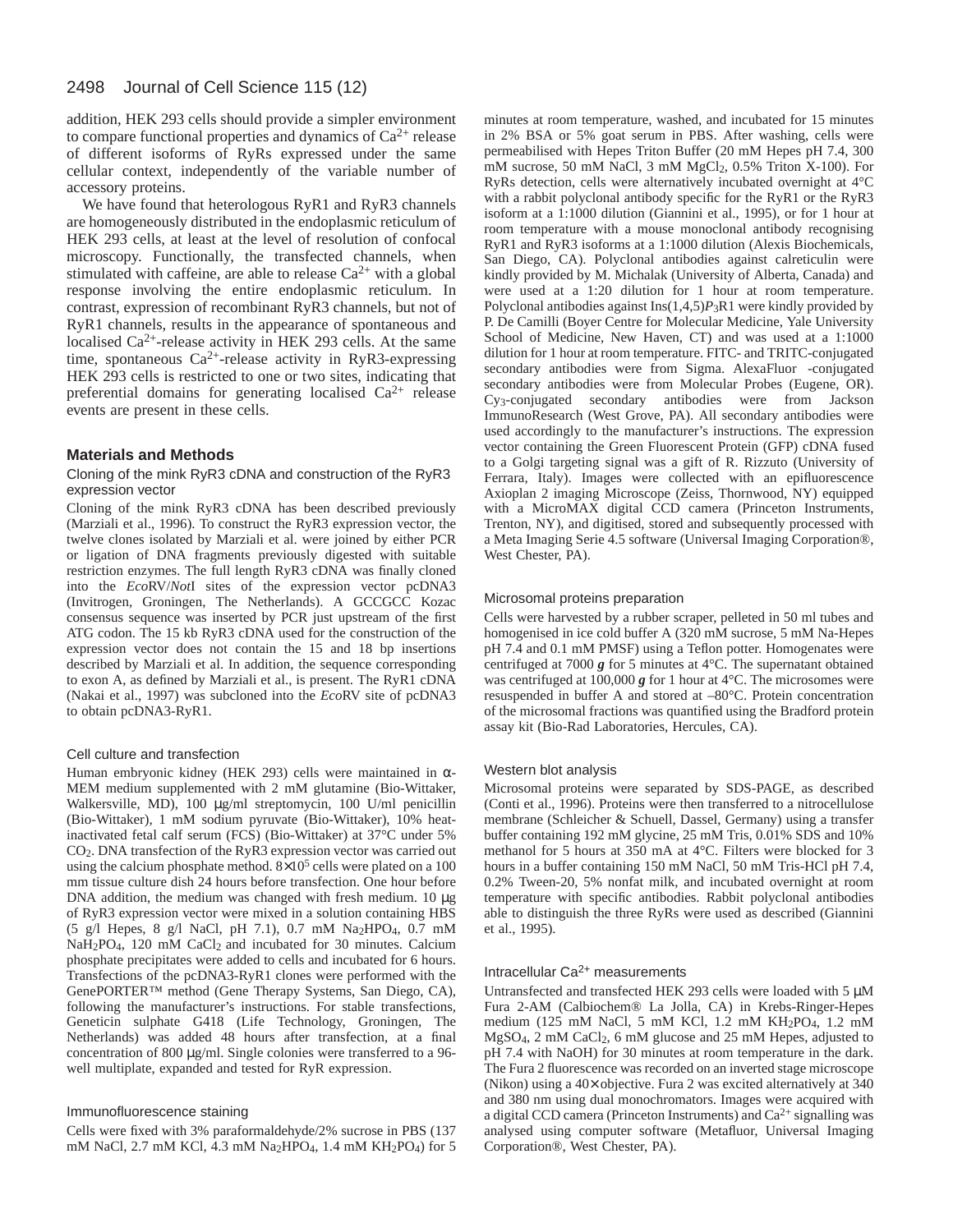Some of the cytosolic  $Ca^{2+}$  measurements were performed as follows: the culture medium was replaced with an extracellular medium containing: 121 mM NaCl, 5.4 mM KCl, 0.8 mM MgCl<sub>2</sub>, 1.8 mM CaCl<sub>2</sub>, 6 mM NaHCO<sub>3</sub>, 5.5 mM glucose, 25 mM Hepes pH 7.3. Cells were loaded with 1 µM Fura 2-AM or Fluo 3-AM for 45 minutes followed by a 30 minute de-esterification period. For video imaging, the coverslips bearing the Fura-2-loaded cells were mounted on a Nikon Diaphot inverted microscope and alternately excited with 340 and 380 nm light from twin monochromators; the excitation wavelengths being switched with a rotating mirror chopper (Glen Creston Instruments, Stanmore, UK). Emitted light was filtered at 510 nm and collected with an intensified CCD camera (Photonic Science, Tunbridge Wells, UK). The video signal was digitised, stored and subsequently processed off-line with an Imagine image-processing unit (Synoptics, Cambridge, UK). Ratio images were acquired at 2 second intervals and  $[Ca^{2+}]<sub>cyt</sub>$  was generated from a modified formula (Grynkiewicz et al., 1985), which accounted for signal artefacts (Bootman and Berridge, 1996).

Confocal  $Ca^{2+}$  measurements with Fluo-3-loaded cells were performed as described (Bootman et al., 1997a), with the modification that images were captured (256×240 pixels) at an effective rate of 15 frames/second (after averaging two consecutive images taken at 30 frames/second) using a Noran Oz laser scanning confocal microscope. For the line scans, a single pixel-wide line across the image was repetitively scanned at 250 lines/second. The confocal slit was set to result in a z-section thickness of  $\sim$ 1  $\mu$ m. All experiments were performed at room temperature (20-22°C). Fluo 3 was excited using the 488 nm laser line, and the emitted fluorescence was collected at wavelengths >505 nm. Offline analysis of the confocal data was performed using a modified version of NIH Image. Absolute values for  $Ca^{2+}$ <sub>i</sub> were calculated according to the equation:

$$
[Ca^{2+}] = K_d [(f-f_{min})/(f_{max}-f)].
$$

f<sub>min</sub> and f<sub>max</sub> were determined by permeabilising the cells with A23187 in the presence of 10 mM EGTA or 10 mM CaCl2 respectively. The  $K_d$  of Fluo-3 was assumed to be 810 nM (Thomas et al., 2000).

#### [ 3H]ryanodine-binding assay

Microsomal preparations (30 µg) from control HEK 293, RyR1 and RyR3-expressing cells were incubated for 1.5 hours at 36°C with 20 nM  $[3H]$ ryanodine in 200 µl of a solution containing 0.2 M KCl, 10 mM Hepes pH 7.4, 10  $\mu$ M Ca<sup>2+</sup> and a mixture of protease inhibitors: aprotinin (76.8 nM), benzamidine (0.83 mM), iodoacetamide (1 mM), leupeptin (1.1 mM), pepstatin (0.7 mM) and PMSF (0.1 mM). The bound [<sup>3</sup>H]ryanodine was separated from free ligand by filtering through Whatman GF/B glass fiber microfilters. The filters were washed with 3×5 ml of ice-cold buffer, as described above, and 2×5 ml 10% EtOH. Radioactivity remaining in the filters was measured by liquid scintillation counting. Specific binding was calculated as the difference between total and nonspecific binding measured in parallel assays in the presence of 20 µM unlabeled ryanodine. All experiments were performed in duplicate.

#### **Results**

### Expression of RyRs in HEK 293 cells

Expression vectors for RyR1 or RyR3 were transfected into HEK 293 cells and different stable clones were obtained following G418 selection. Expression of RyRs was verified in all selected clones by western blot analysis using isoform specific antibodies and by  $[3H]$ ryanodine binding. Fig. 1A shows western blot analysis performed on microsomes prepared from representative RyR1 and RyR3-expressing clones in which a band specific for RyR1 or RyR3 was clearly



**Fig. 1.** Westen blot analysis and <sup>3</sup>H ryanodine-binding assay on RyR1- and RyR3-expressing clones. (A)  $50 \mu$ g of microsomal proteins obtained from RyR1- or RyR3-expressing clones were separated on 5% SDS-PAGE and analysed by western blot with anti-RyR1 or anti-RyR3 polyclonal antibodies. (B) 50 µg of RyR3 microsomes from RyR1- or RyR3-expressing clones were incubated for 1.5 hours at  $36^{\circ}$ C with 20 nM [<sup>3</sup>H]ryanodine in a solution containing 0.2 M KCl, 10 mM Hepes pH 7.4, 10  $\mu$ M Ca<sup>2+</sup>. Nonspecific binding was determined by the addition of a 1000-fold excess of unlabeled ryanodine  $(20 \mu M)$ . The amount of [3H]ryanodine bound was measured by membrane filtration on Whatman GF-B filters.

detected. Although low levels of endogenous RyR2 have been found in HEK 293 cells (Querfurth et al., 1998), we did not detect any evidence of endogenous RyR by western blot analysis in our untransfected HEK 293 cells, similar to previous results (Tong et al., 1999). In addition, overexpression of RyR1 or RyR3 did not induce expression of any other RyR isoforms in the selected clones (not shown). Subfractionation of the microsomal fraction of RyR-transfected cells by sucrose gradient centrifugation showed that the recombinant RyR protein formed a tetramer with sedimentation properties similar to those of the native channels (not shown). A more quantitative measurement of the RyR channel content was obtained by performing [3H]ryanodine-binding experiments on microsomal preparations from transfected cells. Fig. 1B shows the intracellular content of RyRs in different clones of transfected cells, ranging from 30.5 to 136.5 fmol/mg of protein for RyR1-expressing clones and from 41 to 335 fmol/mg of protein for RyR3-expressing clones. No significant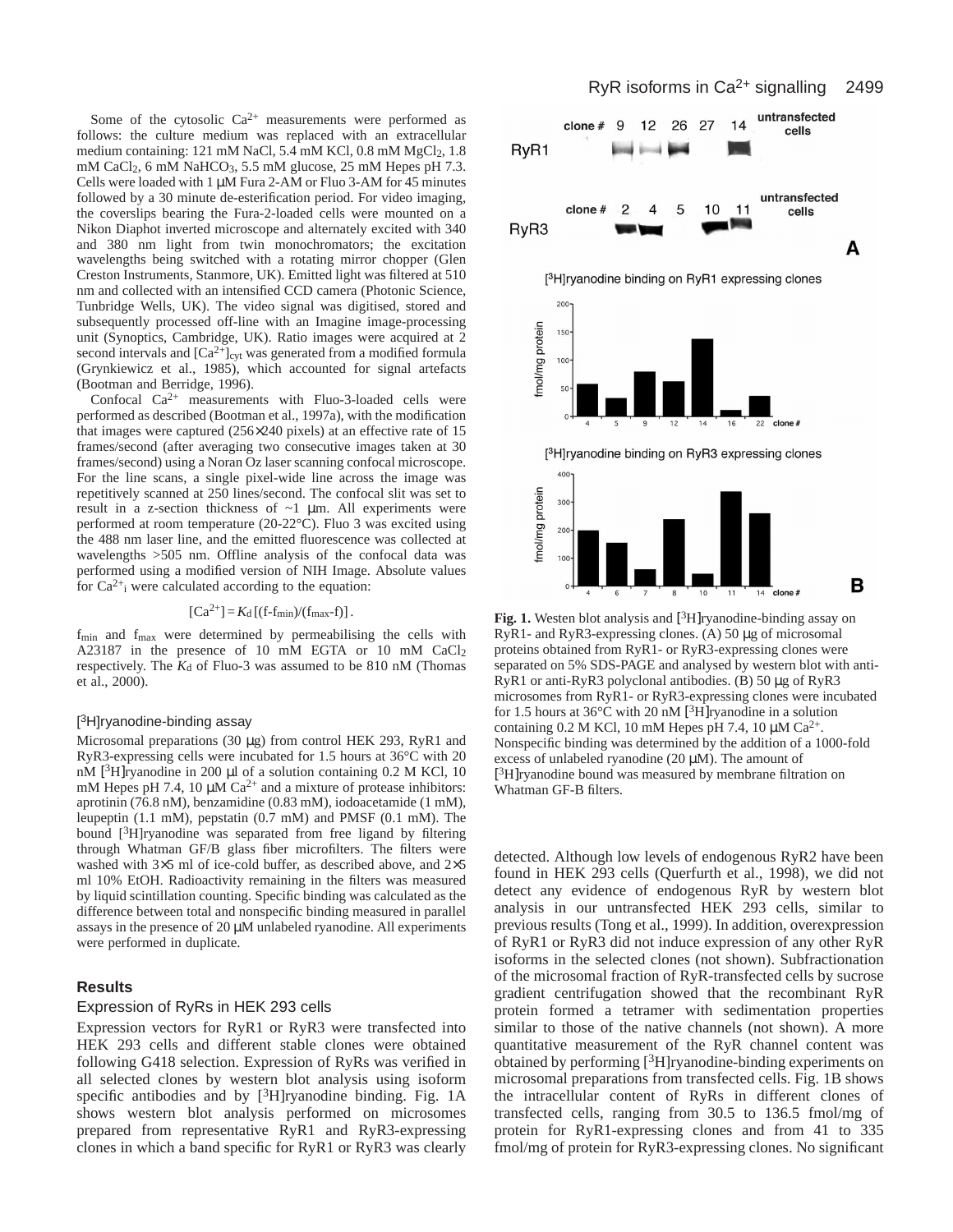

**Fig. 2.** Subcellular distribution of RyR1 and RyR3 in transfected cells. Cells decorated with monoclonal antibodies against RyR1 and RyR3 were analysed by epifluorescence microscopy.

levels of [3H]ryanodine binding were detected in HEK 293 untransfected cells.

# Intracellular localisation of RyRs in transfected cells

The subcellular distribution of RyR1 and RyR3 in HEK-293-transfected cells is shown in Fig. 2. Sequential scanning over an interval ranging from 0.25 to 1 µm showed that RyR1- and RyR3-specific signals could be detected throughout the endoplasmic reticulum of transfected cells and that RyRs were distributed as a thin network spreading as far as the cell periphery. No major differences could be detected between the distribution of RyR1 and RyR3 proteins in transfected cells.

To further investigate the subcellular<br>tribution of RyRs, co-localisation distribution of RyRs, experiments were performed using different markers of the endoplasmic reticulum. In particular, Fig. 3 shows selected planes displaying the intracellular localisation of the

**Fig. 3.** Colocalization expreriments of RyR3 with endoplasmic reticulum markers. RyR3-expressing cells were decorated with polyclonal antibodies against calreticulin or  $\text{Ins}(1,4,5)P_3R1$  and with monoclonal antibodies angainst SERCA pump. Calreticulin was detected by a FITC conjugated anti-goat antibody. Ins(1,4,5)*P*3R1 was detected by an Alexa-conjugated anti-rabbit antibody. SERCA pump was detected by a Cy3-conjugated anti-mouse antibody. The Golgi apparatus was stained by transfecting the RyR3-expressing cells with the cDNA for a Green Fluorescent Protein containing a Golgi targeting signal. Cells were counterstained with monoclonal antibodies against RyR3 and TRITC-, Cy3- or Alexaconjugated anti-mouse secondary antibodies. Panels show representative sections from top to bottom of the cells at about 1 µm intervals.

 $Ca^{2+}$ -binding protein calreticulin, the Ins $(1,4,5)P_3Rs$ , the SERCA pumps and the Golgi apparatus compared with the RyR3 distribution. Experiments performed on RyR1-expressing cells produced results comparable with those obtained with cells expressing RyR3 (data not shown). The top panels in Fig. 3 show the intracellular distribution of RyR3 compared with that of endogenous calreticulin. In most of the cells, brighter fluorescence signals were observed in the perinuclear region of the cell, while a reticular pattern of staining was detected in the cell periphery. An overlay of representative images from sequential scanning showed that the patterns of staining obtained with anti-calreticulin and anti-RyR3 antibodies are extensively superimposable and that they are consistent with an endoplasmic reticulum distribution of the two proteins. In addition to RyRs, Ins(1,4,5)*P*3Rs play a role in the generation of intracellular Ca2+ signalling. Western blot analysis and binding experiments with D-myo-[3H]Ins(1,4,5)*P*<sup>3</sup> performed on microsomes prepared from RyR-expressing cells and untransfected cells revealed that the different cell populations express equal amounts of the Ins(1,4,5)*P*3R type 1 isoform (data

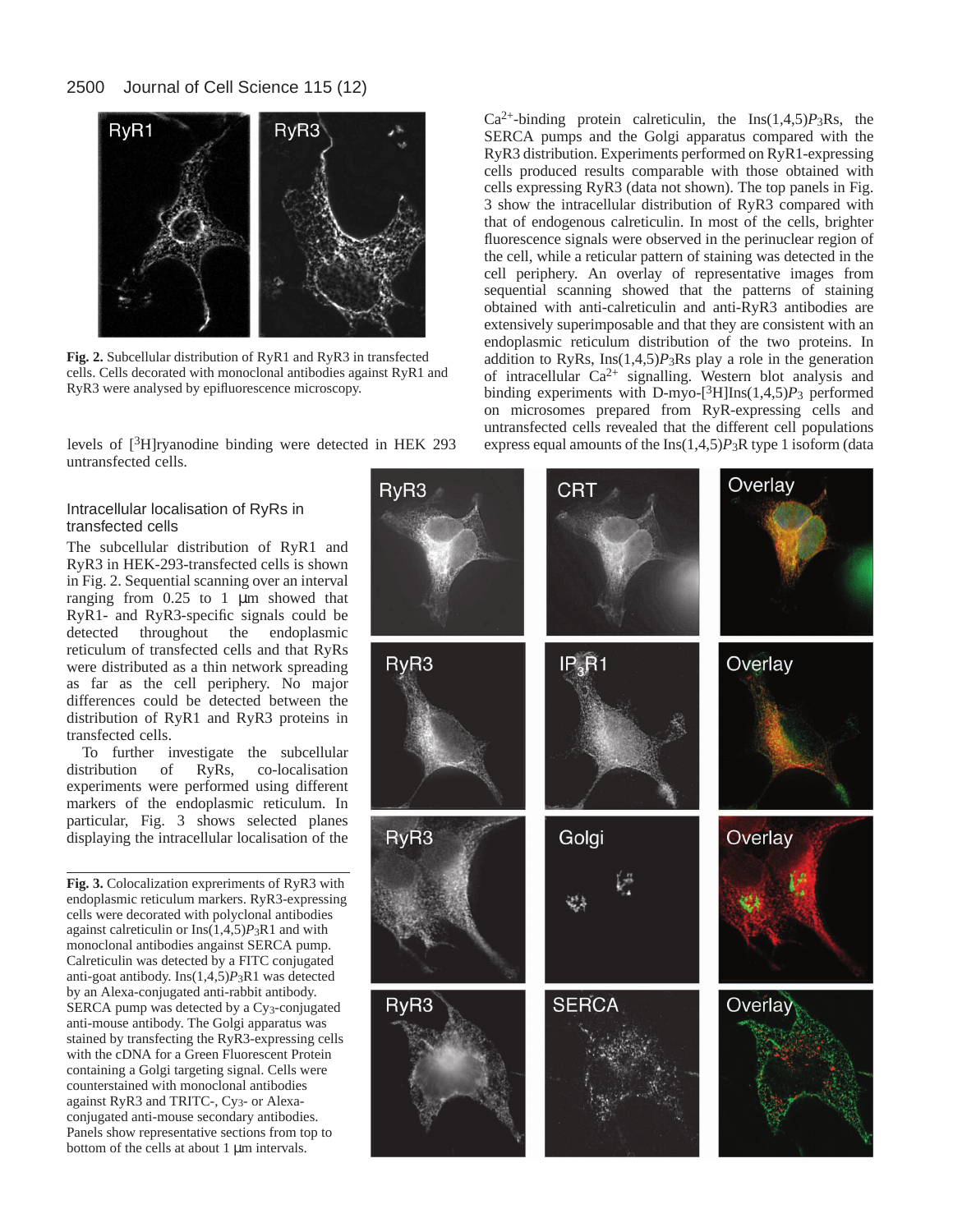

**Fig. 4.** Caffeine response of RyR1- and RyR3-expressing cells. RyR1- or RyR3-expressing HEK 293 cells were loaded with 5 µM Fura 2-AM for 30 minutes and analyzed for caffeine-induced  $Ca^{2+}$ release at excitation wavelength of 340 and 380 nM. Release was normalized on the maximum  $Ca^{2+}$  release at 5 mM caffeine. Bars indicate the mean $\pm$ s.e.m. of the percentage of Ca<sup>2+</sup>-release increments induced by different caffeine concentrations.

not shown). Immunolocalisation experiments with antibodies against the Ins(1,4,5)*P*3Rs revealed that RyR3 and  $Ins(1,4,5)P_3R$  were codistributed in the endoplasmic reticulum surrounding the nucleus and in the central part of cell, although some peripheral regions of the cells, negative for RyR staining, were positive for Ins(1,4,5)*P*3R immunofluorescence. RyRexpressing cells were also stained with a monoclonal antibody against SERCA. The SERCA staining was also compatible, as expected, with a distribution in the endoplasmic reticulum. Similarly to what was observed for Ins(1,4,5)*P*3R, calsequestrin and RyRs, SERCA staining was more intense in the perinuclear region of the cells, in agreement with a higher density of endoplasmic reticulum in this region of the cells. Interestingly, however, SERCA immunostaining revealed a punctuate distribution of fluorescence, as if there were discrete regions of higher density of SERCA pumps. Overlay of SERCA images with RyRs pictures revealed only a partial overlap of the two antigens within the endoplasmic reticulum. Recent work has revealed that the Golgi apparatus may function as an Ins $(1,4,5)P_3$ -operated Ca<sup>2+</sup> store functionally distinguishable from those of the endoplasmic reticulum (Pinton et al., 1998). The subcellular localisation of the Golgi apparatus in RyRexpressing cells was investigated following cell transfection with plasmids coding for a Green Fluorescent Protein (GFP) fused to a Golgi targeting signal (Pinton et al., 1998). In most of the cells, the Golgi apparatus appears as a perinuclear convoluted structure, but no apparent overlay between Golgi apparatus fluorescence signal and RyR3 staining was observed (Fig. 3), suggesting that RyRs were not enriched in the Golgi, compared with the endoplasmic reticulum membranes.

# Intracellular Ca2+ measurements in HEK 293 cells expressing RyR1 and RyR3

The functional activity of heterologous RyRs expressed in HEK 293 cells was verified by intracellular  $Ca^{2+}$ -release analysis of

transfected cells. Cells were stimulated with caffeine, an activator of RyR  $Ca^{2+}$ -release channels and analysed by video imaging of Fura-2-loaded cells. Caffeine solutions were applied to cells using either bulk solution changes or using a continuous gravitydriven superfusion. Neither of these methods evoked a change in  $Ca<sup>2+</sup>$  levels. This differs from data reported by Querfurth et al., who found expression of low levels of endogenous RyR2 in HEK 293 cells stimulated with caffeine, but agrees with studies by Tong et al., who did not detect endogenous RyR expression in caffeine-stimulated HEK 293 cells (Querfurth et al., 1998; Tong et al., 1999). HEK 293 cells expressing RyR1 or RyR3 recombinant proteins were stimulated with increasing concentrations of caffeine (Fig. 4). RyR3-expressing cells were found to respond to lower concentrations of caffeine than RyR1. Threshold values range between 0.125-0.250 mM for RyR1 (*n*=63) and 0.0625-0.1250 mM for RyR3 (*n*=58). In this study, we observed that RyR1 and RyR3 in HEK 293 cells display a different sensitivity to caffeine stimulation, with RyR3 being more sensible to lower caffeine concentrations than RyR1, as noted previously in myogenic cells (Fessenden et al., 2000). No systematic difference in the basal calcium levels between the control and transfected cells was observed (data not shown).

# RyR3-expressing cells display spontaneous Ca2+ release events

Confocal microscopy of Fluo-3-loaded cells indicated that the RyR3-expressing cells displayed spontaneous subcellular  $Ca^{2+}$ -release events, similar to the  $Ca^{2+}$  sparks and  $Ca^{2+}$  puffs previously described in various cell types (Bootman et al., 1997a). In the majority of the cells (>90%, *n*=300), the spontaneous localized  $Ca^{2+}$  signals arose repetitively from a single site (Fig. 5B), more frequently occurring in a peripheral region of the cell, with the rest of the cell being quiescent. No subcellular  $Ca^{2+}$  signals were recorded from control cells (Fig. 5C). Similar spontaneous activity was observed in five different RyR3-expressing clones, which expressed different amounts of RyR3 protein. Irrespective of the level of RyR3 expression, there was usually only a single spontaneously active site within the cells. Why such spontaneous events are restricted to 1 or 2 points in the endoplasmic reticulum, while RyR3 channels are widely distributed within the endoplasmic reticulum is not clear. It is reasonable to envision that occurrence of spontaneous  $Ca^{2+}$  events in specific sites could be due to the presence of yet unidentified modulatory proteins at these points. Although RyR1-expressing and RyR3 cells responded similarly to caffeine stimulation, RyR1 cells did not display any spontaneous events either when unstimulated (Fig. 5A) or during applications of low (0.25-1.00 mM) caffeine concentrations (not shown). The higher caffeine sensitivity, the capability of generating spontaneous  $Ca^{2+}$  events in RyR3expressing cells, as well as the characteristics and frequency of these spontaneous events were not dependent on the RyR level of expression, as they could be observed in cells with a RyR3 content as low as 41 fmol/mg of protein but not in cells with a RyR1 content as high as 136.5 fmol/mg of protein.

# Characterisation of spontaneous Ca2+ events in RyR3 expressing cells

The characteristics of the spontaneous and localized  $Ca^{2+}$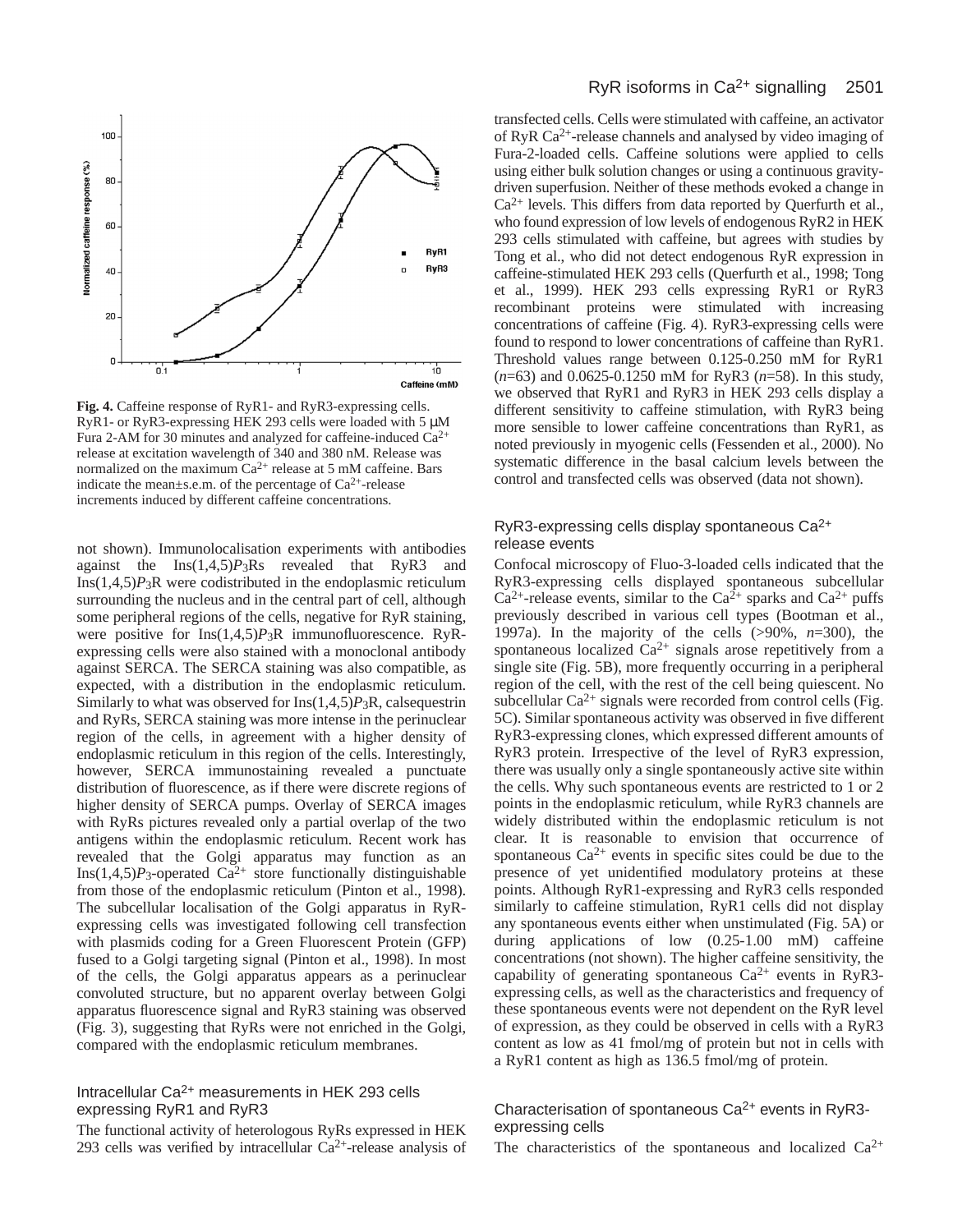



**Fig. 5.** RyR3-expressing cells display spontaneous localized Ca2+ signals. (B) Typical spontaneous  $Ca^{2+}$  signals recorded using confocal microscopy of single Fluo-3-loaded RyR3-expressing cells. The subcellular regions from which the localized  $Ca^{2+}$  signals were recorded are depicted by white circles. The dashed lines indicate the borders of the cells. A and C illustrate the lack of spontaneous  $Ca^{2+}$ signals in RyR1-expressing cells and control cells, respectively.

release events differed significantly among cells. Some sites produced signals that peaked after a couple of hundred milliseconds and had a total duration of up to a second (Fig. 6Aa). In other cells, the  $Ca^{2+}$  signals were more reminiscent of the  $Ca^{2+}$  sparks in cardiac muscle, with a rapid rising phase (time to peak ≤50 mseconds) and a recovery time of 100-200 mseconds (Fig. 6Ba). In addition to differences in the temporal properties of the localized  $Ca^{2+}$  signals, the spatial spread of the signals was extremely variable, as shown by the line-scan plots in Fig. 6Ab,Bb. To determine whether the spontaneous  $Ca<sup>2+</sup>$  signals arose from the activation of RyRs, the cells were superfused with ryanodine at a concentration of  $100 \mu$ M, which has been shown to inhibit RyR opening. Superfusion of cells with ryanodine for 5 minutes completely blocked all spontaneous  $Ca^{2+}$ -release events (Fig. 6C). Application of caffeine (40 mM) following inhibition of RyRs with ryanodine evoked only a slight quench of the Fluo 3 fluorescence, with no obvious  $Ca^{2+}$  release (not shown).



**Fig. 6.** Variable characteristics of spontaneous  $Ca^{2+}$  signals in RyR3expressing cells. A and B illustrate the considerable variability of spontaneous  $Ca^{2+}$  signals in two RyR3-expressing cells. The traces in Aa and Ba depict the  $Ca^{2+}$  changes in the regions along the line scan images marked by the arrows. Panel C depicts the effect of 100  $\mu$ M ryanodine treatment on spontaneous Ca<sup>2+</sup>-release activity in a single RyR3-expressing cell.

# **Discussion**

The aim of the present study was to investigate the localisation in the endoplasmic reticulum of different isoforms of the RyR family of  $Ca^{2+}$ -release channels and the capability of these channels to generate intracellular  $Ca^{2+}$  signals in nonspecialised cells such as HEK 293. Following transfection of HEK 293 cells with expression plasmids encoding either RyR1 or RyR3 channels, RyRs were found to be resident proteins of the endoplasmic reticulum. Immunostaining with antibodies against RyRs revealed a specific signal compatible with a homogeneous distribution of these channels in the endoplasmic reticulum. RyR staining displayed an extensive overlap with other endoplasmic reticulum proteins, such as calreticulin and  $Ins(1,4,5)P_3Rs$ , but not with the SERCA pumps. From a functional point of view, stimulation of RyRtransfected cells with caffeine, a specific agonist of these channels, gave rise to a significant increase in cytoplasmic Ca2+ concentration, indicating that recombinant RyRs can localise and regulate functional intracellular  $Ca^{2+}$  stores in HEK 293 cells. Confocal analysis of  $Ca^{2+}$  release at the single cell level,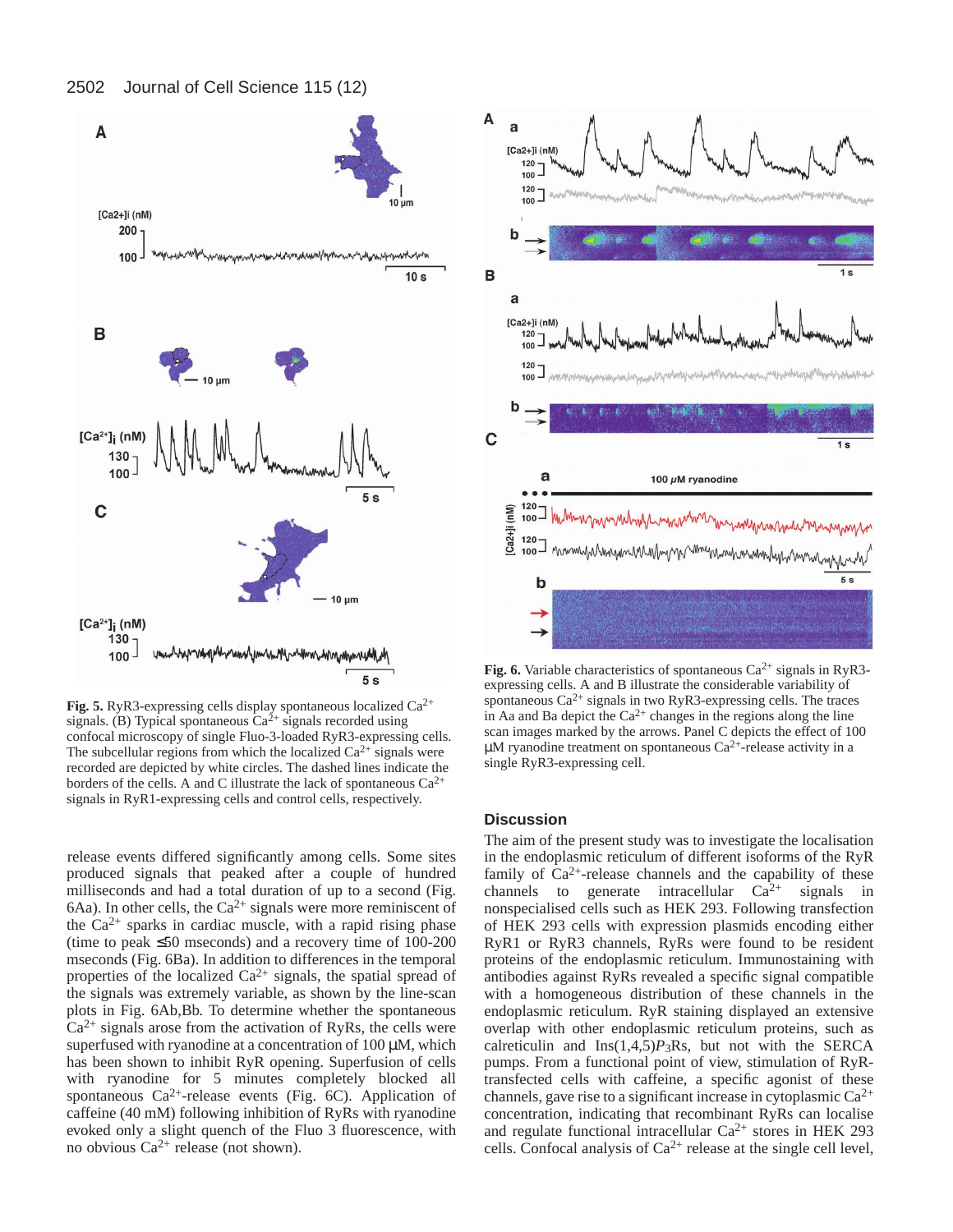revealed that, following caffeine stimulation, a global  $Ca^{2+}$ response in both RyR1 and RyR3 HEK 293 cells was observed, with Ca<sup>2+</sup> being released in an homogeneous fashion from all of the endoplasmic reticulum. Interestingly, while even low concentrations of caffeine induced a global  $Ca^{2+}$  response in both RyR1 and RyR3 HEK 293 cells, spontaneous and localised  $Ca^{2+}$  release events were observed in RyR3, but not in RyR1 cells. These data represent the first evidence of the generation of localised  $Ca^{2+}$ -release events in nonmuscle cells expressing a recombinant RyR isoform.

Discrete localised increments of intracellular Ca2+, named  $Ca<sup>2+</sup>$  sparks, arising from co-operative opening of groups of few RyRs, have been reported in cardiac (Cannell and Soeller, 1999), skeletal (Tsugorka et al., 1995; Klein et al., 1996) and smooth muscles (Jaggar et al., 2000; Mironneau et al., 2001; Coussin et al., 2000), and neurons (Koizumi et al., 1999). Studies on embryonic skeletal muscle cells derived from RyR1- or RyR3-knockout mice have revealed that both RyR isoforms have the ability to produce, independently from each other,  $Ca^{2+}$  sparks with nearly identical properties, although different from those observed in normal muscles expressing both isoforms (Shirokova et al., 1999; Conklin et al., 1999; Conklin et al., 2000). In contrast, transfection of RyR1 and RyR2 in non-muscle cells did not result in the generation of  $Ca<sup>2+</sup>$  sparks, from which it was concluded that RyRs by themselves may not be sufficient to support generation of localized  $Ca^{2+}$  release events and that a muscle-specific environment may be required for the organisation of active  $Ca^{2+}$  release units and generation of  $Ca^{2+}$  sparks (Bhat et al., 1997; Bhat et al., 1999). Accordingly, expression of heterologous RyR1 or RyR3 has been shown to result in  $Ca^{2+}$ sparks in 1B5 muscle cells, which do not express endogenous RyRs (Fessenden et al., 2000; Ward et al., 2000; Protasi et al., 2000). The ability of both RyR1 and RyR3 to generate  $Ca^{2+}$ release activity in 1B5 skeletal muscle cells has been confirmed recently (Ward et al., 2001). Comparison of the release events mediated by RyR1 or RyR3 channels in 1B5 cells led to the conclusion that, although both isoforms can support spontaneous release events, the spatio-temporal properties and frequency of events mediated by the two RyR isoforms differ.

In contrast to the above conclusions, results presented here clearly indicate that spontaneous  $Ca^{2+}$ -release events can be supported by RyR3 channels in non-muscle cells, indicating that RyR3 channels themselves are sufficient to support generation of localised  $Ca^{2+}$ -release activity. In contrast with the results obtained with HEK 293 cells expressing RyR3, HEK 293 cells transfected with RyR1 did not display any spontaneous  $Ca^{2+}$ -release events either when unstimulated or following application of low caffeine concentrations. The observation that RyR1 and RyR3, when expressed under equivalent cellular conditions display a different behaviour in terms of spontaneous activity suggests that isoform-specific functional properties of RyR3 channels may be important for generation of specific intracellular  $Ca^{2+}$  signals. Regulatory properties of RyR channels have been extensively studied (Meissner, 1994). Studies of RyR3 channel properties have revealed that they can participate in  $Ca^{2+}$ -induced  $Ca^{2+}$ -release processes, which may facilitate the generation of  $Ca^{2+}$  sparks (Murayama and Ogawa, 1996; Murayama and Ogawa, 1997; Murayama and Ogawa, 2001; DiJulio et al., 1997; Sonnleitner et al., 1998; Sorrentino and Reggiani, 1999).

A second interesting observation is the finding that, in RyR3-expressing cells, spontaneously generated  $Ca<sup>2+</sup>$ -release events were restricted to one or, at most, two sites. Localised  $Ca<sup>2+</sup>$  release events are expected to result from the activation of a variable number of intracellular Ca2+-release channels (Thorn et al., 1993; Stricker, 1999; Marchant and Parker, 2001; Bootman et al., 1997b; Koizumi et al., 1999). The mechanism leading to the formation of these sites is not clear, although clustering or organisation of channels in functional  $Ca^{2+}$ release units is obviously required. In frog sympathetic neurons  $Ca<sup>2+</sup>$ -release events have been found to arise in the cell periphery, a region with high density of RyRs and SERCA pumps; this suggests the presence of a functional specialisation of the endoplasmic reticulum that may promote generation of localised  $Ca^{2+}$  release events (McDonough et al., 2000). In transfected HEK 293 cells, RyR1 and RyR3 channels seemed to be uniformly distributed throughout the endoplasmic reticulum, similarly to what has been observed for other endoplasmic reticulum proteins. It cannot be excluded, however, that either RyR channels or proteins of the endoplasmic reticulum involved in  $Ca^{2+}$  signalling may organise at a level not detectable by the techniques used.

In conclusion, we have found that, in HEK 293 cells, RyR1 and RyR3 channels are homogeneously distributed in the endoplasmic reticulum. These channels, when stimulated with caffeine, are able to release  $Ca^{2+}$  with a global response involving the entire endoplasmic reticulum. In contrast, expression of recombinant RyR3, but not RyR1, channels results in the appearance of  $Ca^{2+}$  sparks. These data provide direct evidence that differential expression of RyR isoforms may be important for generating specific patterns of  $Ca^{2+}$ signalling. In spite of initial attempts, we still have no evidence of what determines the formation of discrete Ca2+-release events in specific domains of the endoplasmic reticulum of HEK 293 cells transfected with RyR3 channels. More work is in progress to address this important point.

We thank Mike Berridge for support and Angiolo Benedetti for help with the imaging apparatus. This work was supported by grants from Telethon, MURST, ASI, and PAR/University of Siena. V.S. wishes to dedicate this article to the memory of Franco Tatò.

#### **References**

- **Berridge, M. J.** (1998). Neuronal calcium signaling. *Neuron* **21**, 13-26.
- **Berridge, M. J., Bootman, M. D. and Lipp, P.** (1998). Calcium a life and death signal. *Nature* **395**, 645-648.
- Berridge, M. J., Lipp, P. and Bootman, M. D. (2000). The versatility and universality of calcium signalling. *Nat. Mol. Cell. Biol*. *Rev.* **1**, 11-21.
- **Bhat, M. B., Zhao, J., Zang, W., Balke, C. W., Takeshima, H., Wier, W. G. and Ma, J.** (1997). Caffeine-induced release of intracellular  $Ca^{2+}$  from Chinese Hamster Ovary cells expressing skeletal muscle ryanodine receptor. *J. Gen. Physiol.* **110**, 749-762.
- **Bhat, M. B., Hayek, S. M., Zhao, J., Zang, W., Takeshima, H., Wier, W. G. and Ma, J.** (1999). Expression and functional characterization of the cardiac muscle ryanodine receptor  $Ca^{2+}$  release channel in Chinese Hamster Ovary cells. *Biophys. J*. **77**, 808-816.
- Bootman, M. D. and Berridge, M. J. (1996). Subcellular Ca<sup>2+</sup> signals underlying waves and graded responses in HeLa cells. *Curr. Biol*. **6**, 855-865.
- **Bootman, M. D., Niggli, E., Berridge, M. J. and Lipp, P.** (1997a). Imaging the hierarchical Ca2+ signaling system in HeLa cells. *J. Physiol*. **499**, 307- 314.
- **Bootman, M., Berridge, M. J. and Lipp, P.** (1997b). Cooking with calcium: the recipes for composing global signals from elementary events. *Cell* **91**, 367-373.